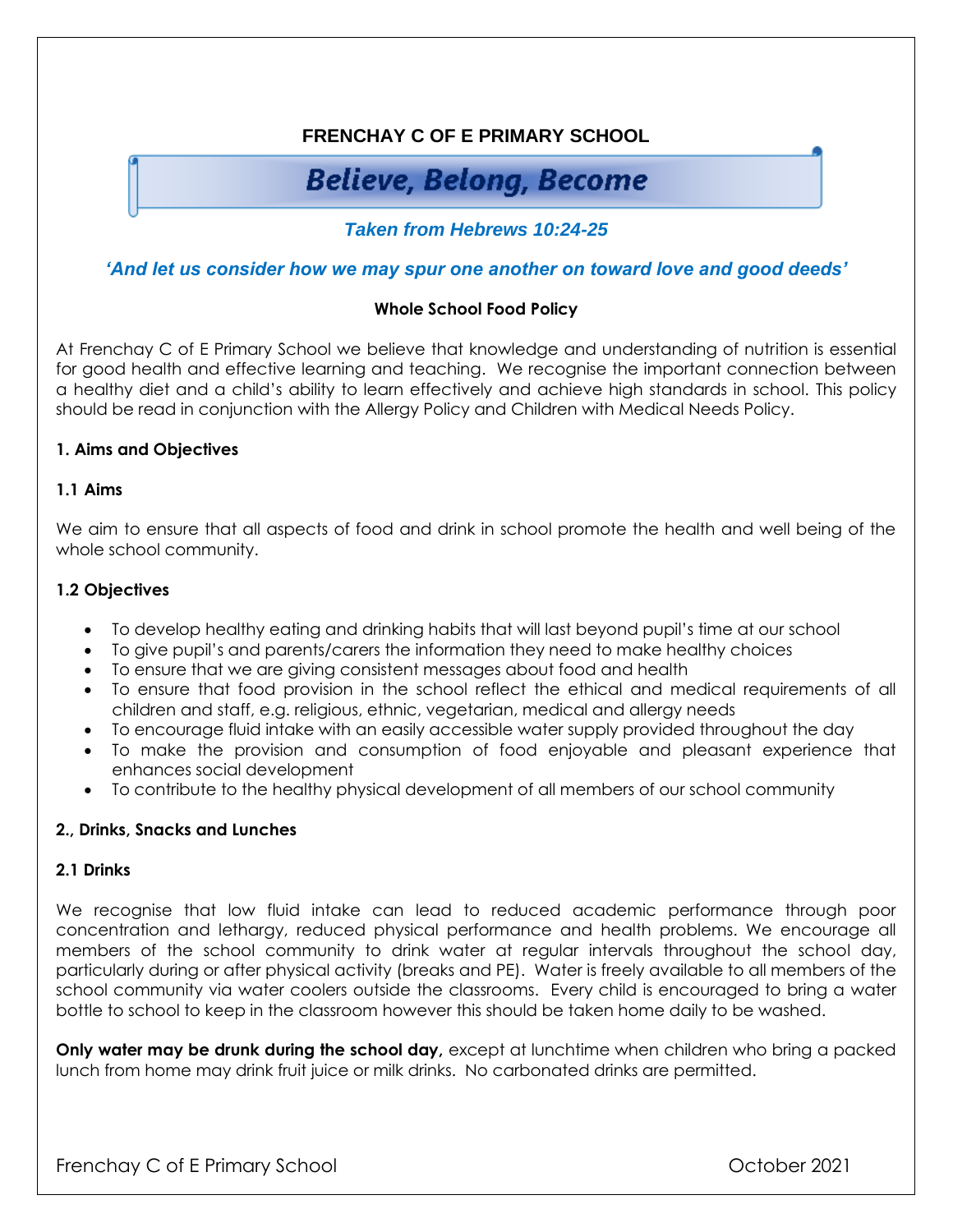Until a pupil's fifth birthday, children in the Foundation Stage are provided with a free carton of milk to drink at an appropriate time during the school day. After this point milk may be purchased through the dairy, details of which can be obtained from the school's office.

## **2.2 Break Time Snacks**

Reception and Key Stage One pupils receive one piece of free fruit or vegetable every day from the National Fruit and Vegetable Scheme.

Pupils in Key Stage Two are actively encouraged to eat fruit and vegetables during their break time.

## **2.3 School Lunches**

Catering for school lunches is provided off-site by Dolce catering services. Advanced menu information is provided by the caterers and an online system of selecting and paying for dinners in advance is utilised. The menu is sent home to parents as well as being displayed in each classroom and linked on the website. Daily children are offered carbohydrate, protein and vegetables on their plate. Every effort is made to ensure that pupils make appropriate choices. The online system shows meal selection to pupils when collecting their dinner, along with any allergy information required by the kitchen staff.

## **2.4 Packed Lunches**

Alternatively children may bring a packed lunch to school.As a school we support the recommendations made by the British Nutrition Foundation which are outlined below.

A child's lunch should include only the following:

- A portion of starchy food, e.g. wholegrain roll/bread, sesame seed pitta bread, plain crackers, pasta or rice salad
- Fresh fruit and vegetables, e.g. apple/orange/banana, cherry tomatoes, carrot sticks, mini fruit chunks, etc.
- A portion of milk or dairy food, e.g. cheese, plain/fruit yoghurt, etc.
- Small portion of lean meat, fish or alternative, e.g. two slices of ham, chicken, beef, Quorn, cheese, tuna, egg or hummus, etc.
- A drink fruit juice (not fizzy), a low sugar carton of squash, water or milk.

As a school we appreciate that children also like to have a 'treat' in their lunchbox and are happy for the children to have **one** of the following items:

- A cake type item e.g. fairy cake, small apple pie, finger slice of cake
- A biscuit covered in chocolate e.g. penguin, 2 finger kit-kat, rocky, wagon wheel
- A packet of low fat and low salt crisps

In addition, the school requests that parents do not include the following items in packed lunches:

- Sweets (including fruit winders),
- Any form of chocolate that could be purchased from a confectionary stand
- Any packeted savoury snacks high in salt and fat
- Fizzy drinks/sugary drinks
- Sweet nut bars, cereal bars etc.
- Foods containing salted nuts, or any other nuts (due to allergies)

Parents who have difficulty following these guidelines are requested to contact the school.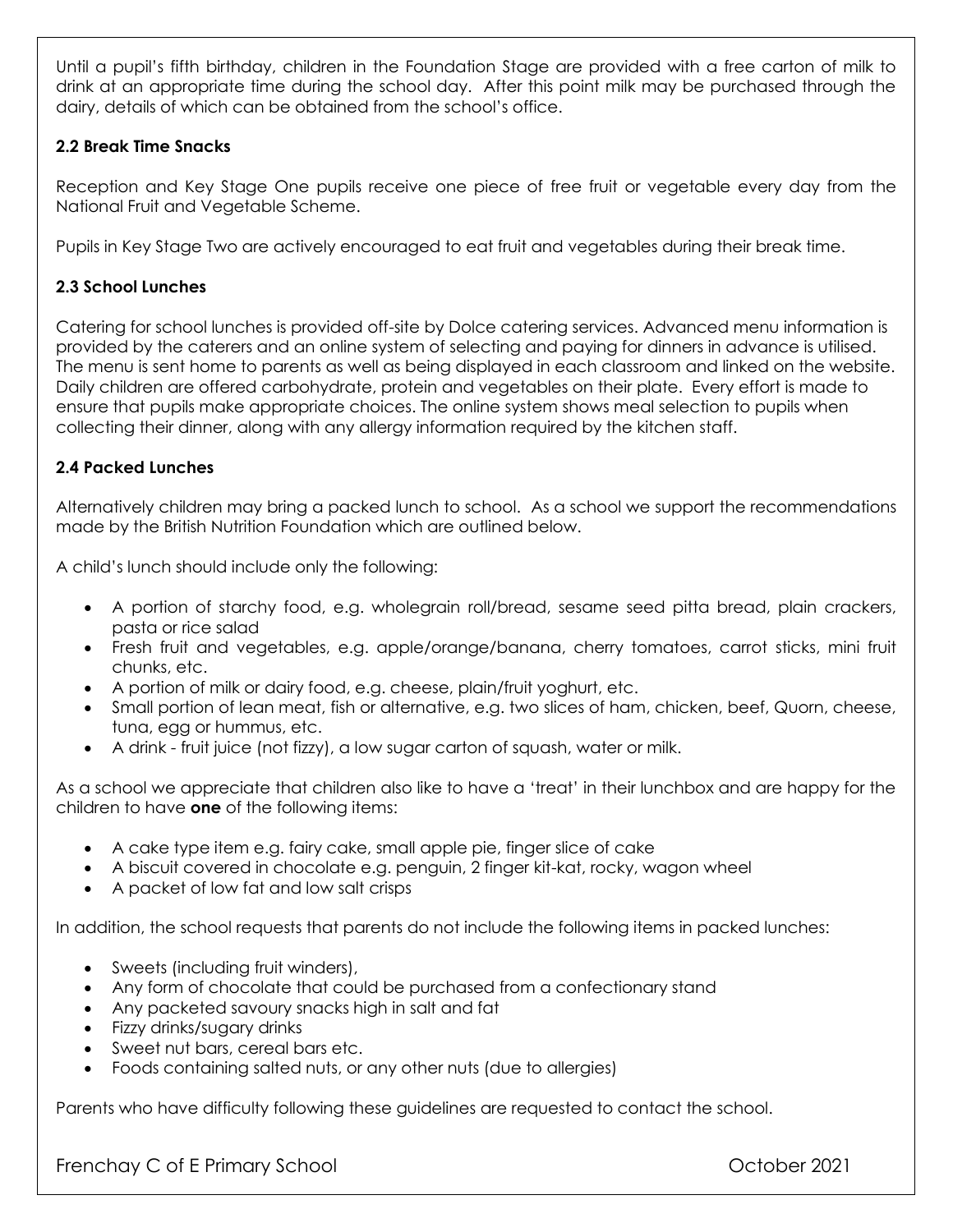No nuts must be brought to school, as stated in our Allergy Policy.

Lunchbox food is never shared with friends for reasons of hygiene and allergies.

## **3. The Dining Environment**

All children eat their midday meal in the school hall with the exception of Key Stage Two packed lunch children who may eat outside when the weather is suitable or in a classroom. We ask the children to respect the dining experience of others by keeping an appropriately low noise level. We also want the dining area to be an attractive place to eat where children are encouraged to interact with each other and enjoy their food. The school will aim to reward pupils for good meal time etiquette, healthy choices and good behaviour. As part of our dining etiquette we expect children to eat their savoury items first.

Children with food allergies and intolerances will generally be accommodated by prior arrangement with the school cook. A record of the children with food allergies/intolerance (including photographs of relevant children) is provided for the kitchen staff and is posted in the kitchen for easy referral. This information is also shared with staff, posted in the staffroom, recorded on SIMs and is kept on file with other medical information. See Managing Medical Needs Policy and Allergies Policy.

The school accommodates the dietary requirements of children from different faiths and cultures.

Dining hall food is never shared with friends for reasons of hygiene and allergies.

## **4. Food Across the Curriculum**

Food by its very nature lends itself to many learning opportunities. The school curriculum can be used to enrich pupil's experiences of food and healthy eating. It is covered in the formal curriculum through PSHE and Citizenship, Food Technology, Religious Education and Science. Aspects of food and healthy eating are also covered in other curriculum areas and through the celebration of various festivals.

Curriculum content across the will cover:

- Food groups leading to good health and growth
- The development of healthy bodies and teeth
- Food from different cultures and beliefs
- Where food comes from
- Applying healthy eating messages through practical work including preparation and cooking
- Taking responsibility for their own health and how to develop a healthy lifestyle

## **5. Celebrations and Extra Curricular Activities**

Children are taught to view sweets and chocolate as foods to be eaten in moderation on special occasions. When it is a child's birthday they may bring in wrapped chocolates or cake to share with the class which will be distributed by the class teacher. Throughout the year the school may decide there are some special occasions e.g. Christmas Parties, Jubilee Celebrations, where the children may be provided with or asked to bring in 'Party Food' to select from. This will include consideration of any children who have allergies.

## **6. Breakfast Club**

We recognise that breakfast is the most important meal of the day therefore children who attend breakfast club are given the opportunity to select from a range of healthy foods. These may include: fruit juices, yoghurts, cereals (no sugar coated or chocolate ones) and toast (using 50:50 bread) and hot chocolate (made with milk). The milk used is semi skimmed or low fat.

Frenchay C of E Primary School **Exercise 2021**